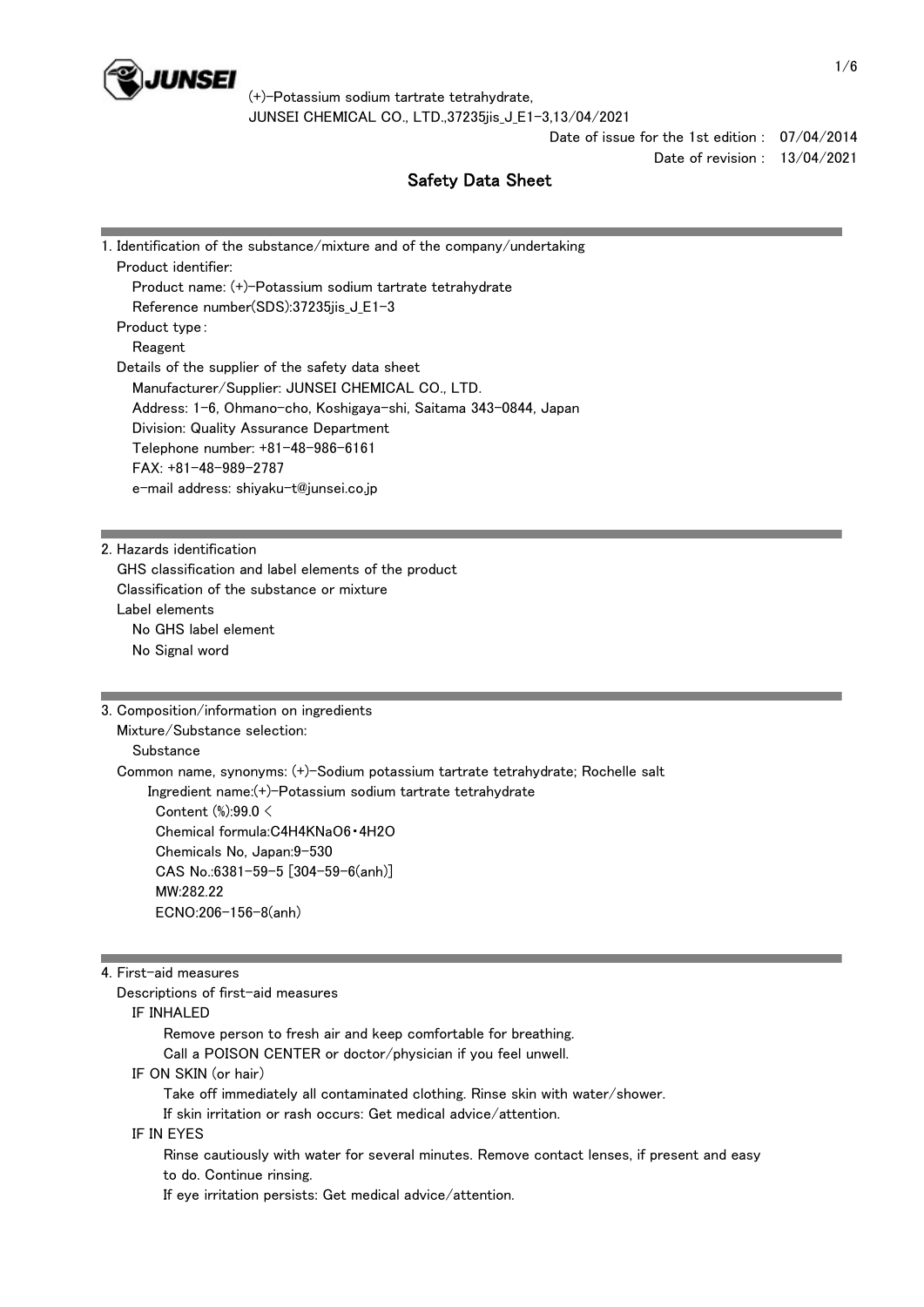

# IF SWALLOWED

 Rinse mouth. Call a POISON CENTER or doctor/physician if you feel unwell.

| 5. Fire-fighting measures                                                                 |  |
|-------------------------------------------------------------------------------------------|--|
| Extinguishing media                                                                       |  |
| Suitable extinguishing media                                                              |  |
| In case of fire, use water mist, foam, dry powder, CO2 to extinguish.                     |  |
| Unsuitable extinguishing media                                                            |  |
| Unsuitable extinguishing media data is not available.                                     |  |
| Specific hazards arising from the substance or mixture                                    |  |
| Containers may explode when heated.                                                       |  |
| Fire may produce irritating, corrosive and/or toxic gases.                                |  |
| Advice for firefighters                                                                   |  |
| Specific fire-fighting measures                                                           |  |
| Evacuate non-essential personnel to safe area.                                            |  |
| Special protective equipment and precautions for fire-fighters                            |  |
| Wear fire/flame resistant/retardant clothing.                                             |  |
| Wear protective gloves/protective clothing/eye protection/face protection.                |  |
| Firefighters should wear self-contained breathing apparatus with full face peace operated |  |
| positive pressure mode.                                                                   |  |
|                                                                                           |  |
|                                                                                           |  |
| 6. Accidental release measures                                                            |  |
| Personnel precautions, protective equipment and emergency procedures                      |  |
| Ventilate area until material pick up is complete.                                        |  |
| Wear proper protective equipment.                                                         |  |
| Environmental precautions                                                                 |  |
| Avoid release to headsprings, rivers, lakes, ocean and groundwater.                       |  |
| Methods and materials for containment and cleaning up                                     |  |
| Sweep up, place in a bag and hold for waste disposal.                                     |  |
| Preventive measures for secondary accident                                                |  |
| Collect spillage.                                                                         |  |
|                                                                                           |  |
|                                                                                           |  |
| 7. Handling and storage                                                                   |  |
| Precautions for safe handling                                                             |  |
| Preventive measures                                                                       |  |
| (Exposure Control for handling personnel)                                                 |  |
| Avoid breathing dust/fume/gas/mist/vapors/spray.                                          |  |
| (Protective measures against fire and explosion)                                          |  |
| Keep away from heat/sparks/open flames/hot surfaces. - No smoking.                        |  |
| (Exhaust/ventilator)                                                                      |  |
| Exhaust/ventilator should be available.                                                   |  |
| (Safety treatments)                                                                       |  |
| Avoid contact with skin.                                                                  |  |
| Avoid contact with eyes.                                                                  |  |
| <b>Safety Measures</b>                                                                    |  |
| Wear protective gloves/protective clothing/eye protection/face protection.                |  |
| Use personal protective equipment as required.                                            |  |
| When using do not eat, drink or smoke.                                                    |  |
| Any incompatibilities                                                                     |  |
| Strong oxidizing agents should not be mixed with the chemicals.                           |  |
|                                                                                           |  |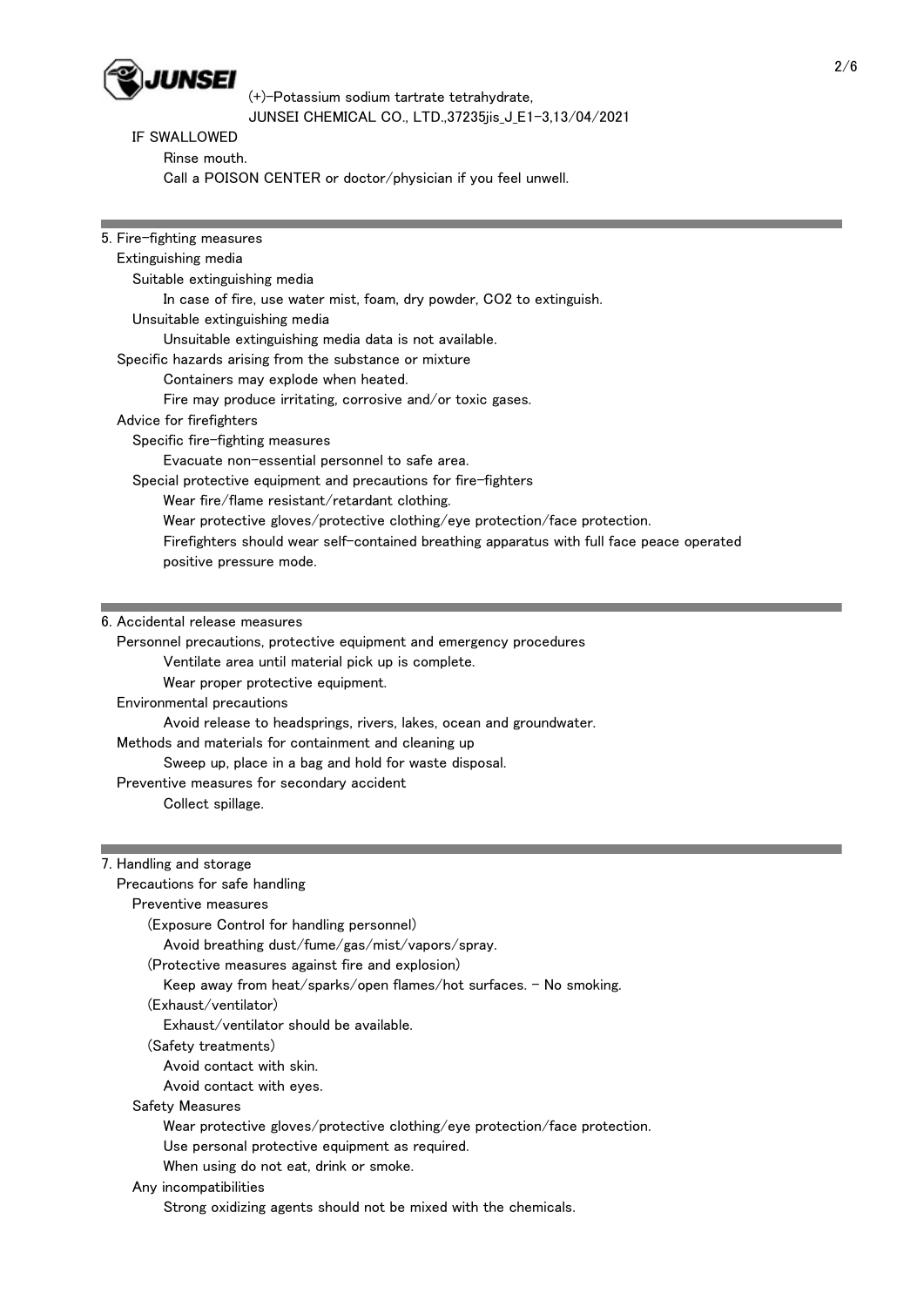

#### Storage

Conditions for safe storage

Store in a well-ventilated place. Keep container tightly closed.

Keep cool. Protect from sunlight.

Store in accordance with local/national regulation.

Container and packaging materials for safe handling data is not available.

# Specific end use(s)

 See information in Section 7.1 and 7.2 for handling and storage recommendations. See Section 8 for exposure controls and personal protection recommendations.

### 8. Exposure controls/personal protection

| Control parameters                                                               |
|----------------------------------------------------------------------------------|
| Control value in MHLW is not available.                                          |
| Adopted value                                                                    |
| Adopted value in JSOH is not available.                                          |
| Adopted value in ACGIH is not available.                                         |
| Exposure controls                                                                |
| Appropriate engineering controls                                                 |
| Do not use in areas without adequate ventilation.                                |
| Eye wash station should be available.                                            |
| Washing facilities should be available.                                          |
| Individual protection measures                                                   |
| Respiratory protection                                                           |
| Wear respiratory protection.                                                     |
| Hand protection                                                                  |
| Wear protective gloves.                                                          |
| Consult with your glove and/or personnel equipment manufacturer for selection of |
| appropriate compatible materials.                                                |
| Eye protection                                                                   |
| Wear safety glasses with side-shields.                                           |
| Wear eye/face protection.                                                        |
| Skin and body protection                                                         |
| Wear impervious clothing and boots in case of repeated or prolonged treatment.   |
|                                                                                  |
|                                                                                  |
| 9 Physical and Chamical Properties                                               |

# 9. Physical and Chemical Properties

| Information on basic physical and chemical properties                            |
|----------------------------------------------------------------------------------|
| Physical state: Crystals or crystalline powder                                   |
| Color: White                                                                     |
| Odor: None                                                                       |
| Odor threshold data is not available.                                            |
| Melting point/Freezing point: $70 \sim 80^{\circ}$ C                             |
| Boiling point or initial boiling point data is not available.                    |
| Boiling range data is not available.                                             |
| Flammability (gases, liquids and solids) data is not available.                  |
| Lower and upper explosion limit/flammability limit data is not available.        |
| Flash point data is not available.                                               |
| Auto-ignition temperature data is not available.                                 |
| Decomposition temperature: $>220^{\circ}$ C                                      |
| Self-Accelerating Decomposition Temperature/SADT data is not available.          |
| pH: $6.5 \sim 8.5$ ( $50$ g/L, 25°C)                                             |
| Dynamic viscosity data is not available.                                         |
| ▐ <mark></mark> ▛▘▖▖▗▖▖▖▌▘▖▏▏▝▏▖▏▏▖▗▝▋▖▖▕▊▖▋▗▕▝▗▏▏▖▏▚▏▊▏▏▏▏▏ <sup>▊</sup> ▏▏▊▖▊▖ |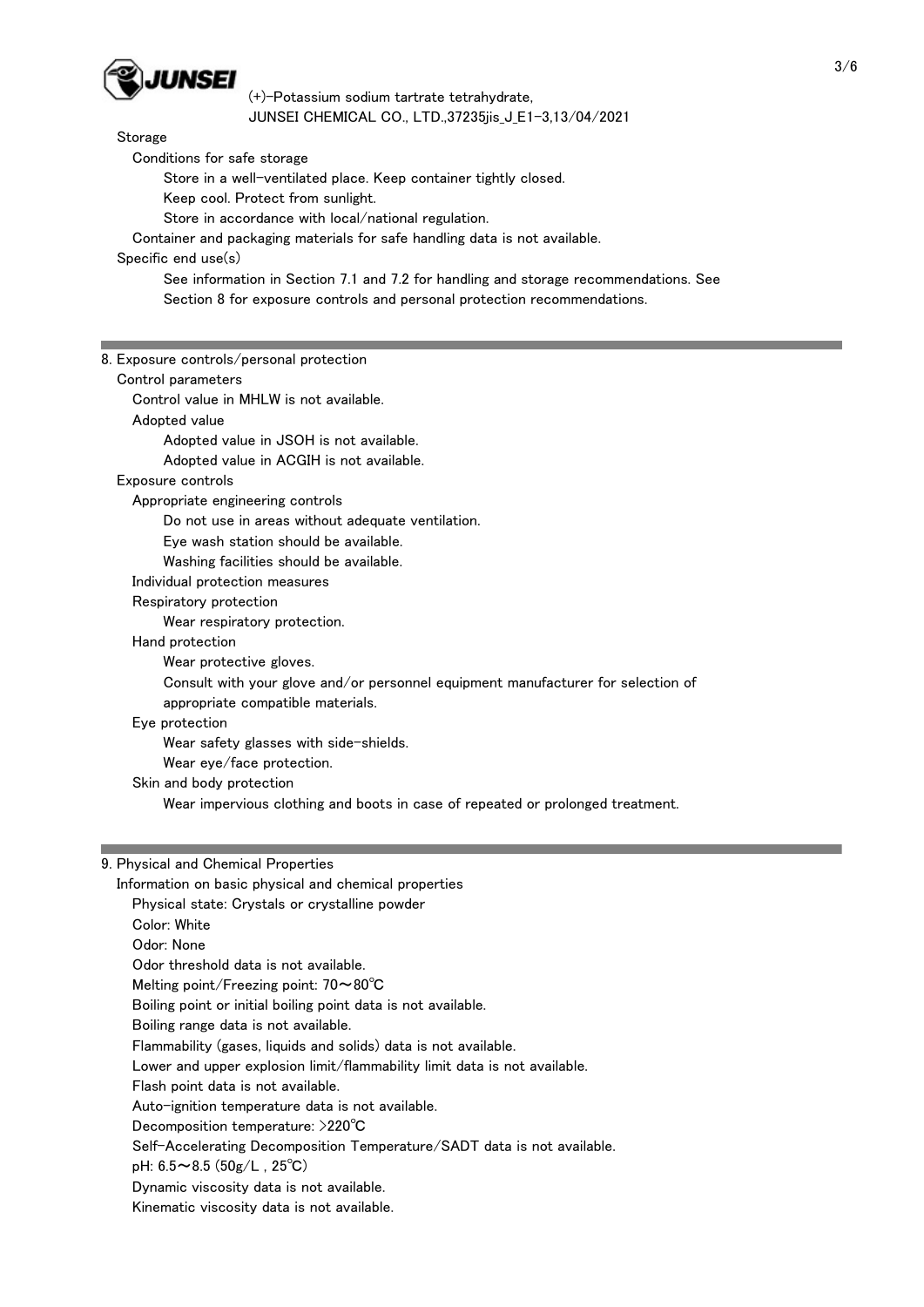

### Solubility:

 Solubility in water: 630g/liter(20℃) Solubility in solvent: Practically insoluble in ethanol, diethyl ether. n-Octanol/water partition coefficient data is not available. Vapor pressure data is not available. Vapor density data is not available. VOC data is not available. Evaporation rate data is not available. Density and/or relative density: 1.79 Relative vapor density (Air=1) data is not available. Relative density of the Vapor/air - mixture at  $20^{\circ}C$  (Air = 1) data is not available. Critical temperature data is not available. No Particle characteristics data is not available.

### 10. Stability and Reactivity

#### **Reactivity**

Reactivity data is not available.

Chemical stability

Stable under normal storage/handling conditions.

Slightly effloresces in warm air.

Possibility of hazardous reactions

Possibility of hazardous reactions data is not available.

Conditions to avoid

Contact with incompatible materials.

Open flames. Heat.

Incompatible materials

Strong oxidizing agents

 Hazardous decomposition products Carbon oxides, Metal oxides

11. Toxicological Information

Information on toxicological effects

Acute toxicity data is not available.

Irritant properties

Skin corrosion/irritation data is not available.

Serious eye damage/irritation data is not available.

Allergenic and sensitizing effects data is not available.

Mutagenic effects data is not available.

Carcinogenic effects data is not available.

Reproductive toxicity data is not available.

STOT

STOT-single exposure data is not available.

STOT-repeated exposure data is not available.

Aspiration hazard data is not available.

12. Ecological Information

**Ecotoxicity** 

Ecotoxicity data is not available.

Persistence and degradability

Persistence and degradability data is not available.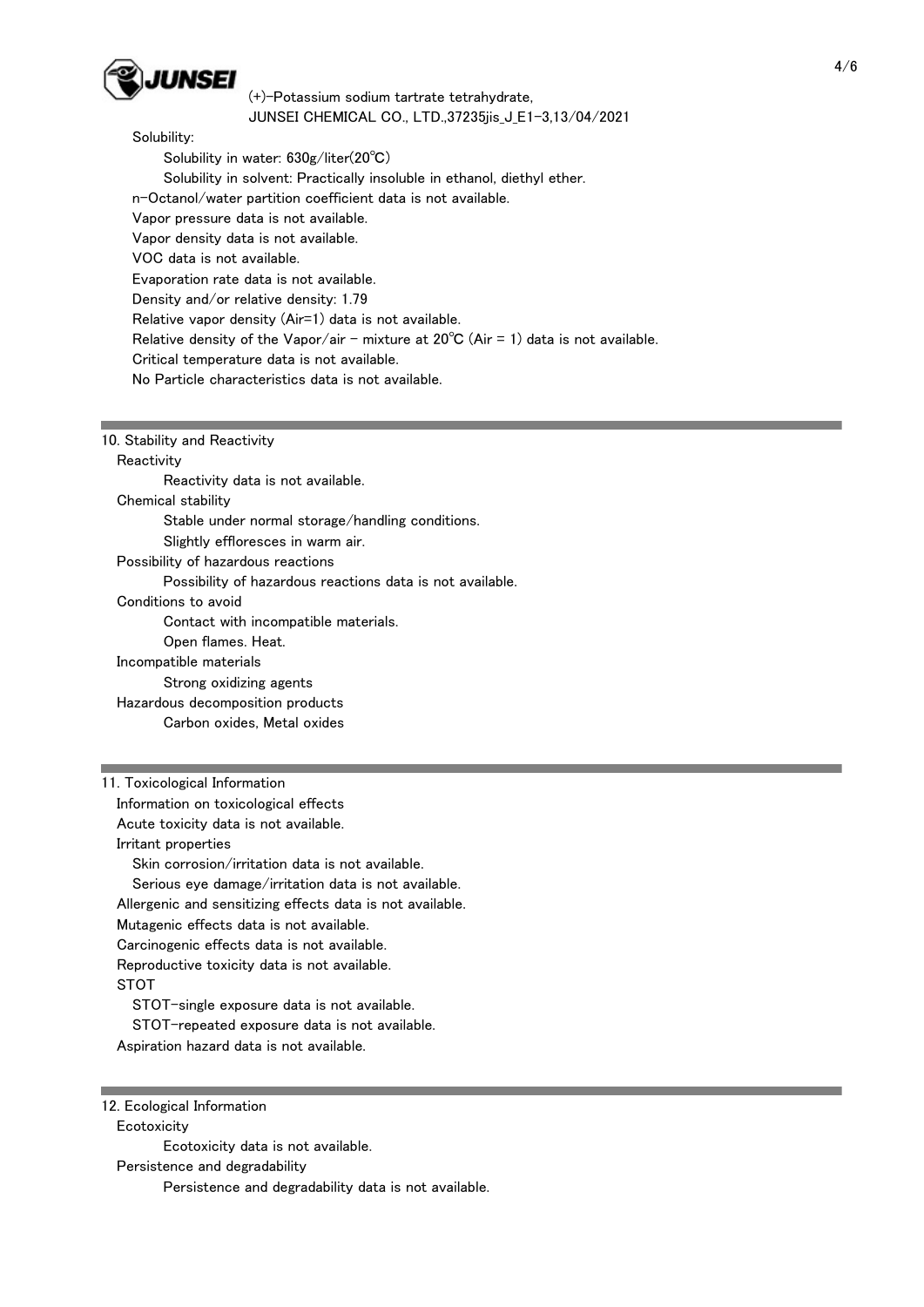

Bioaccumulative potential

Bioaccumulative potential data is not available.

Mobility in soil

Mobility in soil data is not available.

## Other adverse effects

Ozone depleting chemical data is not available.

### 13. Disposal considerations

Description of waste residues and information on their safe handling and methods of disposal,

including the disposal of any contaminated packaging

## Waste treatment methods

Dispose of contents/container in accordance with local/national regulation.

## 14. Transport Information

# UN No., UN CLASS

 UN No. or ID No.: Not applicable UN Proper Shipping Name : Not applicable Class or division (Transport hazard class) : Not applicable Packing group : Not applicable Not applicable to IMDG Code Not applicable to IATA Dangerous Goods Regulations

Environmental hazards

MARPOL Annex III - Prevention of pollution by harmful substances

Marine pollutants (yes/no) : no

Maritime transport in bulk according to IMO instruments

Not applicable to Maritime transport in bulk according to IMO instruments

## 15. Regulatory Information

 Safety, health and environmental regulations/legislation specific for the substance or mixture Chemicals listed in TSCA Inventory

(+)-Potassium sodium tartrate(anh)

## Other regulatory information

 We are not able to check up the regulatory information with regard to the substances in your country or region, therefore, we request this matter would be filled by your responsibility.

 Regulatory information with regard to this substance in your country or in your region should be examined by your own responsibility.

 Ensure this material in compliance with federal requirements and ensure conformity to local regulations.

 Regulatory information in this section are limited to intentional ingredient(s), but does not contain information on non-intentional ingredients or impurities which are not informed by supplier(s).

Chemical safety assessment

Advice on safe handling for this product can be found in sections 7 and 8 of this SDS.

### 16. Other information

Reference Book

 Globally Harmonized System of classification and labelling of chemicals, UN Recommendations on the TRANSPORT OF DANGEROUS GOODS 21th edit., 2019 UN